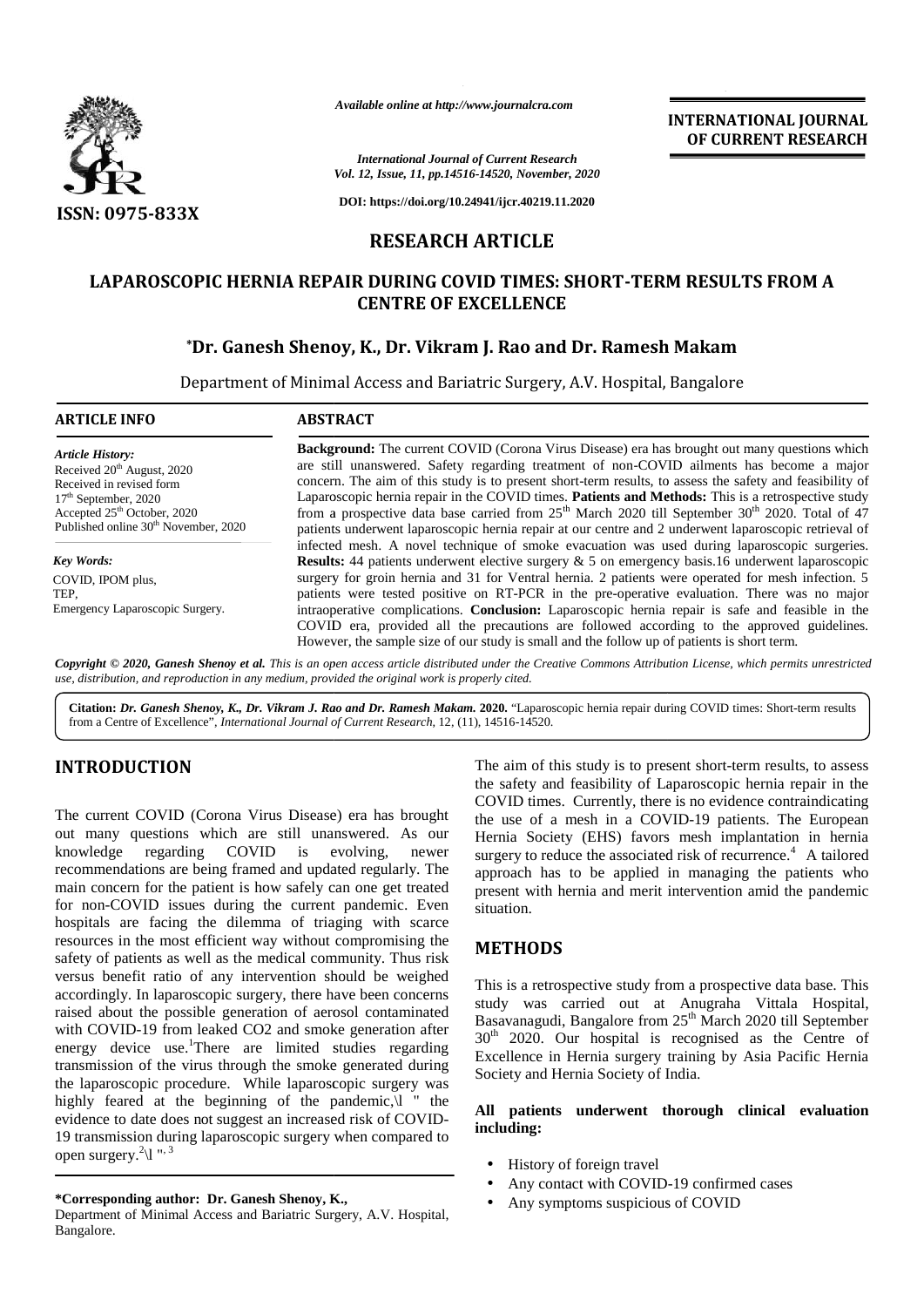All patients underwent preoperative Reverse Transcriptase – Polymerase Chain Reaction (RT-PCR) prior to elective surgery in addition to routine pre-operative work-up.  $5$  Negative COVID RT-PCR status was considered mandatory before elective procedures. However, for patients who required emergency surgery in view of obstruction or strangulation, there was no delay in surgical procedure awaiting RT-PCR report. COVID Rapid Antigen (Ag) test was performed and the nasal swab for Reverse Transcriptase–Polymerase Chain Reaction (RT-PCR) was also taken. A Contrast Enhanced CT scan of abdomen to assess the hernia defect along with viability of contents and CT Chest to rule out any COVID features was performed. <sup>5</sup> The need for diagnostic evaluation was balanced with the need for emergency surgical intervention to ensure optimal outcomes for the patient. They were operated without waiting for RT-PCR reports and explaining in detail about the risks involved to the patient as well to the attenders. None of the patients were positive on Rapid Ag tests.

## **INCLUSION CRITERIA**

**Elective surgery:** Diagnosed case of Ventral hernia/Groin hernia

COVID negative RT-PCR status.

**Emergency surgery:** Obstructed/ Strangulated hernia.

## **EXCLUSION CRITERIA**

Patients who underwent open Hernia repair during the study period. Total of 47 patients underwent laparoscopic hernia repair at our centre and 2 underwent laparoscopic retrieval of infected mesh following previous laparoscopic Totally Extra Peritoneal (TEP) mesh repairs during the study period. 44 patients underwent elective surgery & 5 on emergency basis. 16 underwent laparoscopic surgery for groin hernia and 31 for Ventral hernia. All surgeries were performed under General Anaesthesia. 5 patients were tested positive on RT-PCR. (Bar chart) On further evaluation they were found to have mild disease and hence treated by home quarantine for 14 days.Tests for COVID positive patients included D-Dimer, Lactate Dehydrogenase (LDH), C-Reactive Protein (CRP), Liver Function Tests (LFTs), Serum Ferritin and Chest X-ray. <sup>6, 7</sup>A repeat COVID-19 RT-PCR was performed in all positive patients after 14 days. They were operated electively once they were tested negative.

All the surgeries during this time period were performed wearing Personal Protective Equipment (PPE) by the people in theatre complex. Correct method of donning and doffing of PPE was taught to all health care personnel in the Hospital setting. Specific areas for safe disposal of PPE was established. Only four people were in the operating room while performing surgeries to minimise the number of persons exposed to possible contamination.<sup>5, 8, 9</sup>The surgical team comprising of surgeon, camera assistant surgeon and scrub nurse entered the operating room only after intubation by the anaesthesiologist. The movement across the operation theatre complex was restricted till the end of procedure. A well-defined exit sequence from the operation theatre was followed. First, the surgical team left the theatre, subsequently the patient after extubation and finally the anaesthesiologist. The cleaning and sterilisation team were allowed inside the operating room at the end. The Operation table and instruments were cleaned using 1% hypochlorite solution. <sup>8</sup> During the laparoscopic procedures, the port site incisions were made just for the port to pass ensuring there is no air leak during the procedure. The insufflation pressure for  $CO2$  was kept low.<sup>5</sup> The use of energy source was kept to minimum and the cautery settings were kept at lower level.  $5, 8, 9, 10$ Bipolar diathermy was preferred over ultracision for haemostasis which was proved to generate less aerosols. <sup>11</sup> The ports were not used for evacuation of gases and for desufflation.

A novel technique which we used was to evacuate the gas or smoke generated during use of energy sources was to connect a suction tubing to the side channel of one of the secondary ports and letting out the gas in a controlled manner (Figure 1) into a chamber containing 1% hypochlorite solution. The fascial closure was done after desufflation. <sup>9</sup> The patients were followed up in out-patient department on the  $7<sup>th</sup>$  post-operative day, after 1 month, 3 months and 6 months. The patients were also consulted by us every day after discharge for 7 days on video call basis to enquire about any problems they face during their post-operative stay at home. Any additional medications required by the patient was delivered to their respective home by our health care personnel. Any problems after the first follow up, the patients were given video consultation prior to subsequent follow up in theHospital.

# **RESULTS**

There were 29 males (62%) and 20 females (38%) included in this study. Mean age was 48 years. 44 patients underwent elective surgery & 5 on emergency basis.16 underwent laparoscopic surgery for groin hernia and 31 for Ventral hernia. 2 patients were operated for mesh infection. Among patients who underwent groin hernia repair, there were 9 unilateral inguinal, 5 bilateral inguinal and 2 femoral hernias. In the ventral hernia group there were 16 umbilical hernia, 5 patients each for umbilical hernia with divarication of recti and incisional hernia, 3 patients with epigastric and 2 recurrent incisional hernias. The recurrences were following previous open mesh repairs. The types of Laparoscopic procedures performed for these cases are tabulated below (Table 1). Surgeries performed on COVID-19 recovered patients (Table 2).

Mesh was used in all the patients except one who underwent resection of small bowel for strangulation. Parietex Mesh (Polyester with Collagen layer, Covidien 15 Hampshire Street, Mansfield MA02048, USA) mesh was used in all patients who underwent IPOM Plus repairs. Medium weight Polypropylene mesh of appropriate size was used in other extra peritoneal repairs. No major intraoperative complications were encountered. Mean duration of surgery was 35 minutes for unilateral groin hernia repair, 55 minutes for bilateral groin hernias repair and 65 minutes for ventral hernia repairs. The mean duration of stay in the hospital was 1.5 days. During follow up, 3 patients with groin hernia repair and 4 patients with ventral hernia repair were noticed to have developed seroma, which resolved without any further intervention. 2 patients following groin hernia repair developed pain in the groin which resolved with analgesics and anti-inflammatory agents. No cases of wound infection, mesh infection or recurrence of hernia was observed during our study period.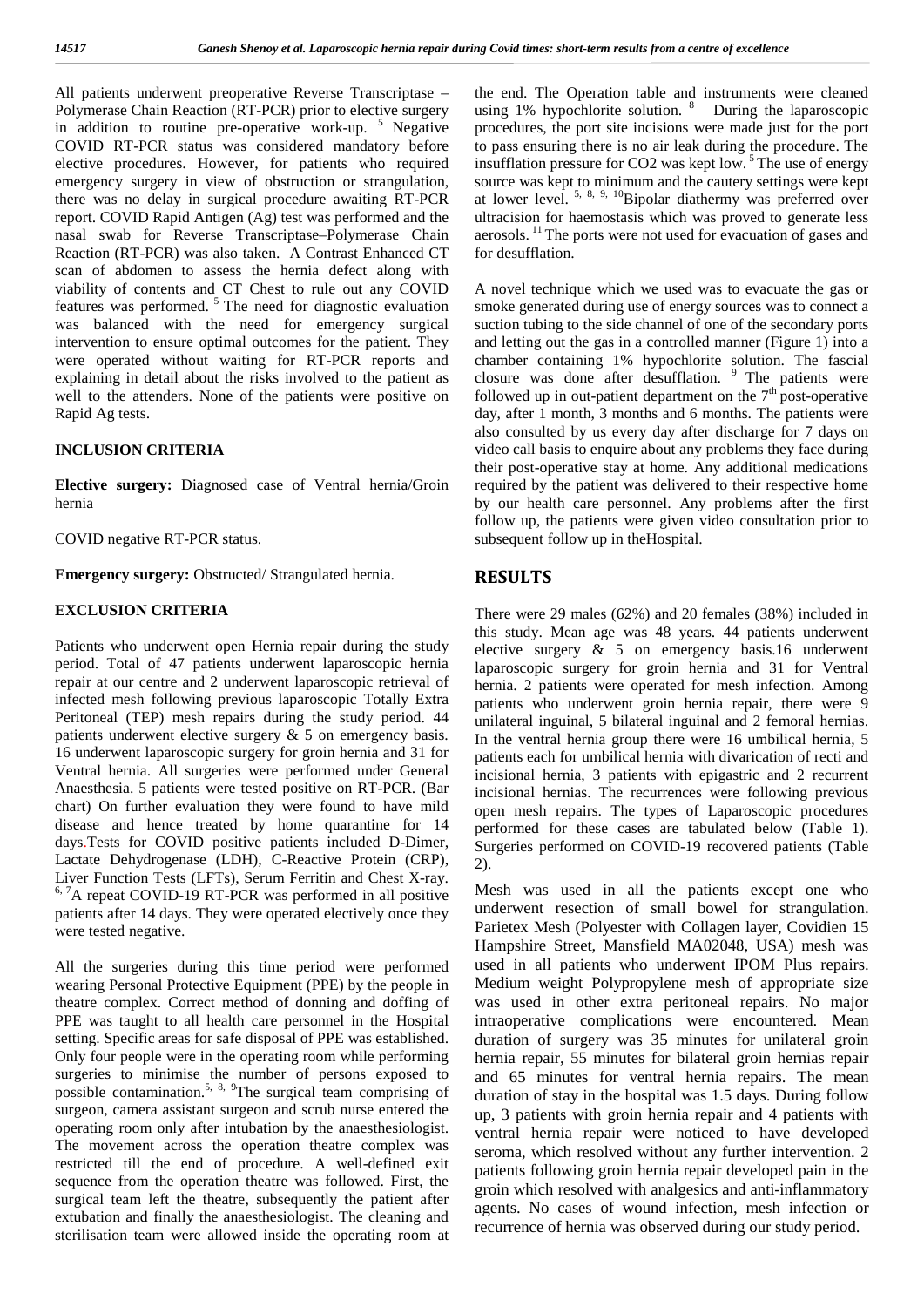## **Table 1. Types of Laparoscopic procedures performed**

| Surgical Procedure                                                                                                            | Number of patients |
|-------------------------------------------------------------------------------------------------------------------------------|--------------------|
| <b>TEP</b>                                                                                                                    | 16                 |
| Trans Abdominal Pre Peritoneal (TAPP)                                                                                         |                    |
| Enhanced view TEP (E-TEP)                                                                                                     |                    |
| Intra Peritoneal Onlay Mesh (IPOM) Plus                                                                                       | 19                 |
| Laparoscopic Pre peritoneal mesh repair                                                                                       |                    |
| <b>TARM</b> Trans Abdominal Retro Muscular                                                                                    |                    |
| E-TEP Rives Stoppa repair                                                                                                     |                    |
| Subcutaneous Onlay Laparoscopic Approach (SCOLA)                                                                              |                    |
| Sub Cutaneous Onlay Mesh (SCOM)                                                                                               |                    |
| Laparoscopic retrieval of infected mesh                                                                                       |                    |
| Laparoscopic assisted resection anastomosis of small bowel with divided Transverse colostomy with anatomical repair of hernia |                    |

### **Table 2. Surgeries performed on treated COVID-19 patients**

| Diagnosis                                   | <b>Surgery Performed</b>               |
|---------------------------------------------|----------------------------------------|
| Umbilical hernia                            | Laparoscopic IPOM Plus                 |
| Umbilical hernia with divarication of recti | <b>SCOLA</b>                           |
| Incisional hernia                           | Laparoscopic IPOM Plus                 |
| Bilateral Inguinal hernia                   | Laparoscopic Bilateral TEP Mesh repair |
| Recurrent Incisional hernia                 | Laparoscopic IPOM Plus                 |



### **Bar chart**



**Figure 2. Suction catheter connected to secondary port to evacuate the smoke in controlled manner.**

**Labels: Camera port: C Secondary port: S Suction catheter: SC Smoke evacuation in controller manner: E**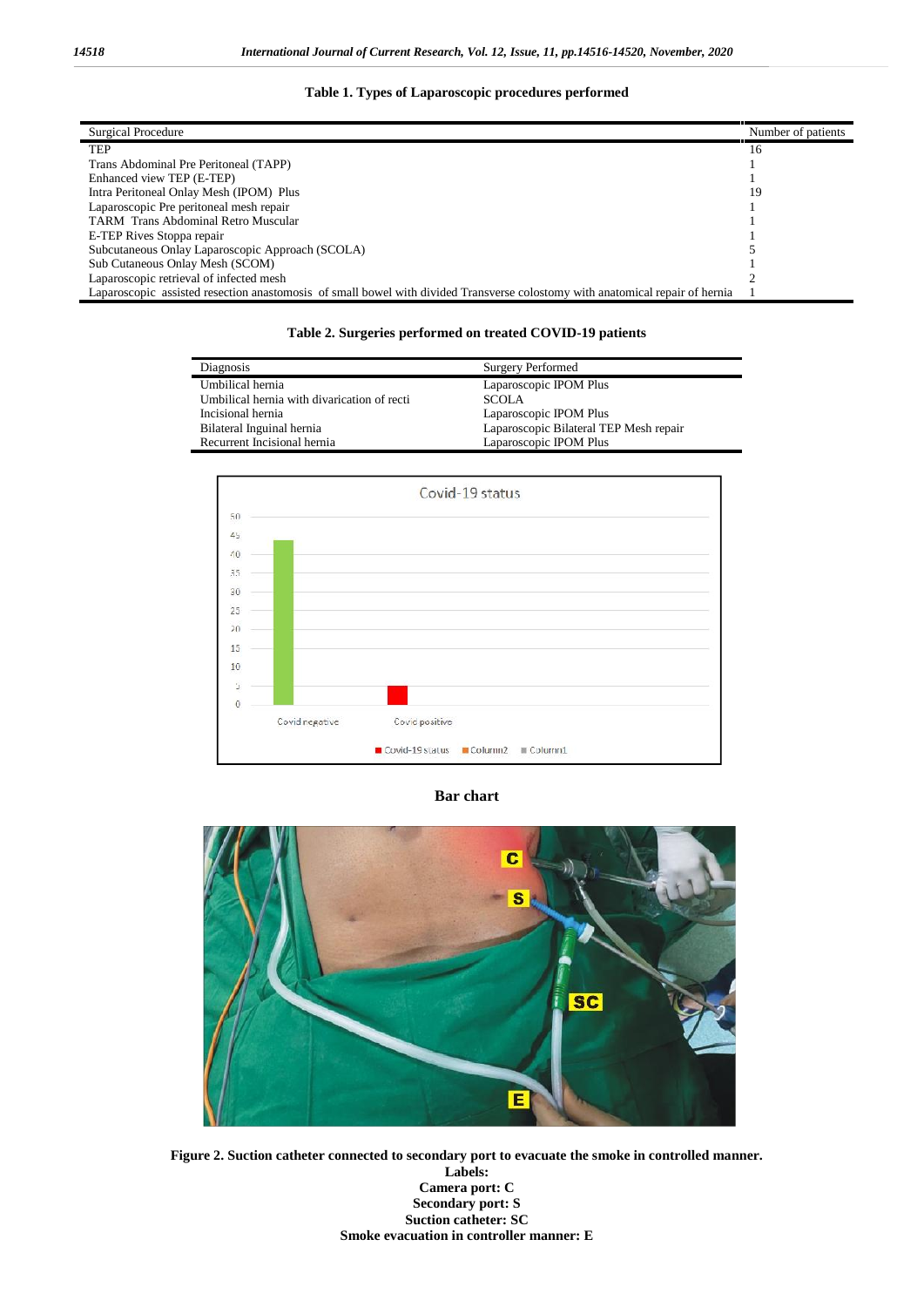## **DISCUSSION**

Safety regarding treatment of non-COVID ailments has become a major concern during the pandemic. Medical community is striving to deliver medical care with limited resources in the most efficient manner. The concern regarding aerosol spread of the COVID-19 virus during laparoscopic surgery has arisen from not only the discovery that COVID-19 virus RNA can be found in the stool of infected cases but also the suggestion that the virus can be found in the  $\frac{pos}{pos}$ gastrointestinal mucosa.<sup>12, 13</sup> These theoretical risks may be guessed from previous evidence where Human papilloma virus (HPV), Hepatitis B Virus (HBV), Human immunodeficiency virus (HIV) have been detected in smoke produced during surgeries.<sup>14–19</sup>There are limited studies regarding transmission of virus through the smoke generated in laparoscopic procedure. These pathogens are not an absolute contraindication for laparoscopic surgeries provided adequate precautions are taken.<sup>20, 21</sup>While laparoscopic surgery was thought to be risky at the beginning of the pandemic\l ", the evidence to date does not suggest an increased risk of COVID- 19 transmission during laparoscopic surgery when compared to open surgery. $^{2, 3}$ 

In fact, the laparoscopic approach seems to allow better control of surgical smoke/fume than laparotomy.<sup>22</sup>There is little to know evidence of infection via blood transmission or as a consequence of a pneumoperitoneum per se from patient to health care worker.  $23$  Currently, no evidence exists in favor of "Wait & Watch policy" for symptomatic male patients with hernia. "Wait & Watch policy" is less easy to advise on in the case of females (since they present in 17% of cases with acute complications) and femoral hernias (36–39% acute presentation).<sup>4</sup> There is no evidence contraindicating the use of a mesh in a COVID-19 patients. The EHS favors mesh implantation in hernia surgery for the associated reduced risk of recurrence.<sup>4</sup> Five patients underwent Emergency laparoscopic surgery. A patient who presented with Intestinal obstruction 5 days following TARM repair underwent laparoscopic adhesiolysis with IPOM Plus repair as a salvage procedure. The intestinal herniation and obstruction was due to the breakdown of posterior rectus sheath due to violent cough in the post-operative period. This patient was a known case of COPD which was optimized before her elective surgery. Another woman who presented with obstructed incisional hernia was a known case of Chronic Myeloid Leukaemia with  $\frac{1}{2}$ history of laparoscopic adrenalectomy for adenoma 2 years back. Laparoscopic preperitoneal mesh repair was performed. A 82 year old lady with multiple co-morbidities presented with 3 days history of obstructed recurrent incisional hernia. CT scan abdomen showed features of Strangulation. She underwent Laparoscopic assisted Resection anastomosis of small bowel with divided transverse colostomy with anatomical repair of hernia. (Figure 2) She expired on the  $7<sup>th</sup>$ post-operative day due to septicaemia and Multiple Organ Dysfunction Syndrome (MODS). Her COVID RT-PCR report was negative. There were 2 male patients who underwent laparoscopic retrieval of infected mesh following TEP mesh repair. A 64 year old male underwent Laparoscopic TEP repair at another centre1 year back and the other 59 year old male underwent Laparoscopic TEP mesh repair at our centre 18 months back. They were initially treated with broad spectrum antibiotics for 1 month covering aerobic, anaerobic and atypical mycobacteria with the intension of salvaging the mesh.

They continued to be symptomatic and hence decision taken to intervene surgically. The decision to retrieve the mesh laparoscopic ally was taken based on the assumption that any future recurrence following laparoscopic retrieval can be managed by anterior approach. The patients were followed up in out-patient department on the  $7<sup>th</sup>$  postoperative day, after 1 month, 3 months and 6 months. The patients were also consulted by us everyday after discharge for 7 days on video call basis to enquire about any problems they face during their post-operative stay at home. Any additional medications required by the patient was delivered to their respective home by our health care personnel. Any problems after the first follow up, the patients were given video consultation prior to subsequent follow up in the hospital.

### **Conclusion**

Laparoscopic hernia repair is safe and feasible in the COVID era, provided all the precautions are followed by the patients and healthcare personnel according to the approved guidelines. The use of the mesh was not a contraindication during this pandemic. Video consultation of the patients before and after surgery regarding their hernia status, post-operative course and educating them regarding the pandemic results in lesser visits to the hospital. However, the sample size of our study is small and the follow up of patients is short term. Due to the current COVID crisis and lack of sufficient data at hand, a study with larger study population and longer duration of follow up is recommended for further conclusion.

### **Funding:** Nil

#### **Conflicts of interest:** Nil

#### **Key points:**

- Laparoscopic hernia repair using mesh is safe during COVID era.
- A well planned protocol based on present guidelines ensures safety to the patient as well as to the health care team.
- Novel technique of connecting the suction apparatus to one of the secondary ports and controlled evacuation may lead to decrease aerosol spread due to electrosurgical fumes and gas.
- Video consultation and home visits by health care professionals during follow up limits the hospital visits by patients.
- A tailored approach has to be applied in managing the patients who present with hernia and merit intervention amid the pandemic situation.

## **REFERENCES**

- 1. M.H. Zheng, L. Boni, A. Fingerhut, Minimally invasive surgery and the novel coronavirus outbreak: lessons learned in China and Italy, Ann. Surg. (2020 Mar 26) 26.
- 2. Di Saverio S, Khan M, Pata F, Ietto G, De Simone B, Zani E, Car- cano G (2020) Laparoscopy at all costs? Not now during COVID- 19 and not for acute care surgery and emergency colorectal sur- gery: a practical algorithm from a Hub Tertiary teaching hospital in Northern Lombardy. Italy. J Trauma Acute Care Surg.